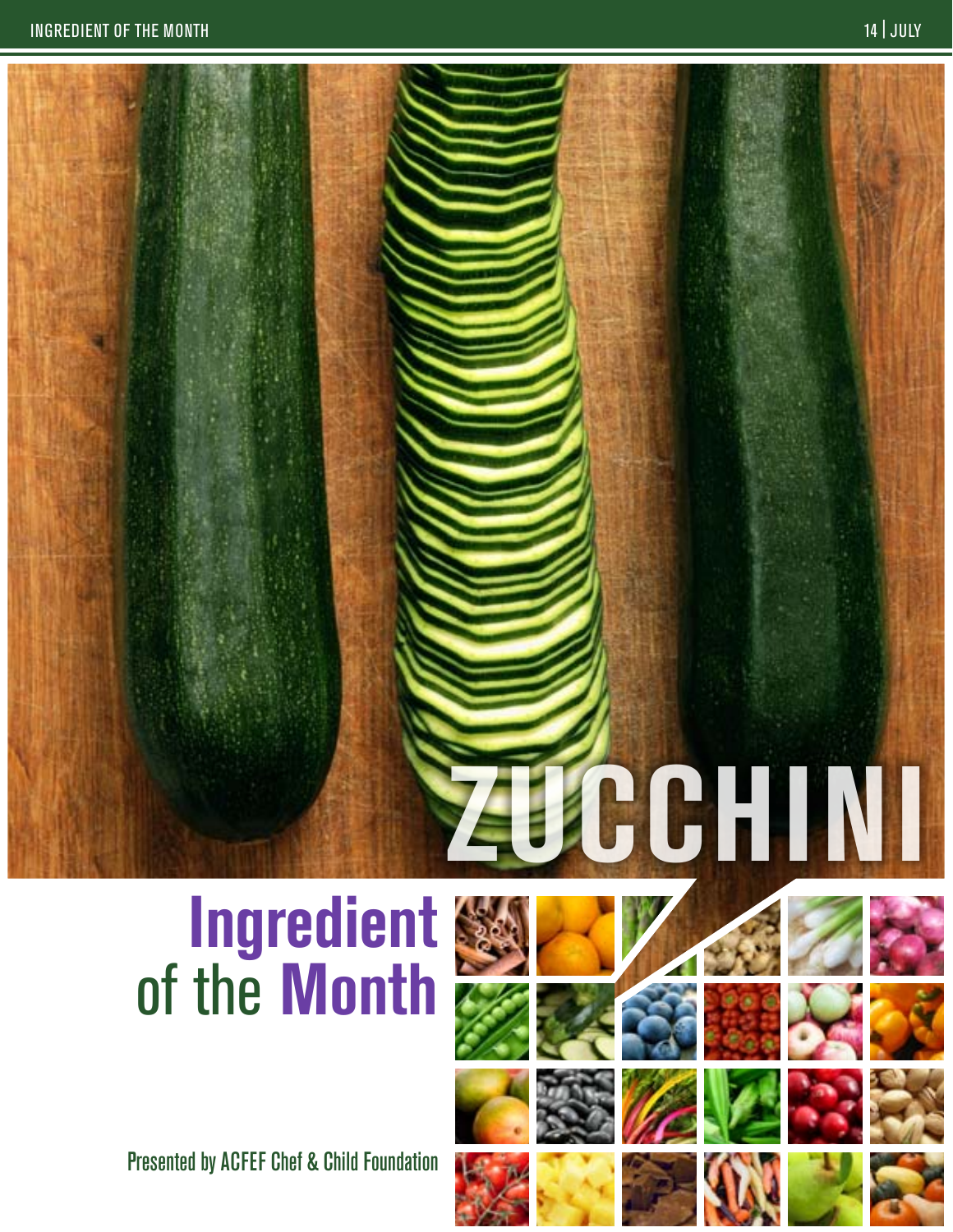**Zucchini**, also known as courgette, skutasquash or green Italian squash, is a member of the Cucurbitaceae family, which includes melons, cucumbers and gourds. It is a summer squash eaten in its immature stage and although botanically a fruit, it is treated like a vegetable for culinary purposes. Zucchini grows on a small bush and is shaped like a slightly curved cylinder that ranges from four to eight inches long. It has dark-green skin with creamy-white flesh and soft seeds and can be eaten in its entirety, including the blossom. It has a delicate and slightly sweet flavor and a smooth texture. Zucchini is available year-round, but its peak season is in spring and summer.

Originally from South and Central America, today's zucchini was cultivated by the Italians in the 19th century into its

current form as a small green squash; immigrants brought this vegetable to the U.S. in the early 1920s. It is a versatile vegetable that can be enjoyed raw or cooked and can be made into a variety of foods, including breads, casseroles and desserts.

Many valuable antioxidant nutrients are found in the flesh, skin and seeds, so the whole zucchini should be consumed. It is an excellent source of manganese and vitamin K, which promote strong bones, and of vitamin C, which boosts the immune system. Zucchini contains lutein and zeaxanthin that work together to provide healthy vision and it is low in saturated fat and cholesterol. It is also a good source of vitamin B6 and potassium, which help cognitive function and the control of blood pressure, respectively.

### **Healthy Ingredient Contribution**

*Values from NutritionData.com based on squash, summer, zucchini, includes skin, raw 100 grams*

**ANTIOXIDANTS:** Zucchini is high in vitamins and minerals that have antioxidant properties. Antioxidants protect against free radicals that cause aging, cancer and disease. They also help support memory function and coordination.

**VITAMIN C:** One serving of zucchini contains 28 percent of the daily recommended value of vitamin C, which protects against infectious agents by strengthening the immune system. It also promotes healing and coping with stress.

**VITAMIN B6:** Zucchini provides 11 percent of the daily recommended value of vitamin B6, which helps with the formation of antibodies and in the synthesis of amino acids. It is also important in carbohydrate and fat metabolism.

**MANGANESE:** One serving of zucchini contains 9 percent of the daily recommended value of manganese. This macromineral plays an important role in the normal functioning of the nervous system and helps break down proteins and fat. It also works with vitamin K to help keep bones strong.

**RIBOFLAVIN:** Zucchini provides 8 percent of the daily recommended value of riboflavin. Riboflavin is important in the body for energy metabolism of carbohydrates, fat and protein. It also helps protect the body from free radicals.

**POTASSIUM:** One serving of zucchini contains 7 percent of the daily recommended value of potassium, which helps maintain a healthy nervous system and optimal brain function. It also aids in lowering blood pressure.

## **Types and Varieties**

**BABY FINGERLING ZUCCHINI** is a popular new zucchini that can be steamed, pickled or sauteed whole.

**BLACK BEAUTY** is a flavorful zucchini that freezes well. It is semi-upright with black-green skin and tender, but firm, creamy-white flesh.

**GOLDEN ZUCCHINI** has bright yellow, cylindrical skin with a delicious and distinctive flavor. It starts out yellow rather than ripening from green.

**LIMELIGHT ZUCCHINI** has a lime-green colored skin that is speckled with silver and has a creamy and rich flavor.

**ROUND ZUCCHINI** are denser and nearly seedless with smooth-textured skin. Varieties include the eight ball zucchini and ball hybrid mix. The eight ball zucchini is a hybrid that tastes buttery and nutty. It is glossy and dark green. The ball hybrid mix is sweeter and can be light green, deep green or a golden yellow.

**Zucchini Blossoms** should be bright flowers that have not wilted. They are extremely delicate with a short shelf life and can be eaten raw, fried or stuffed.